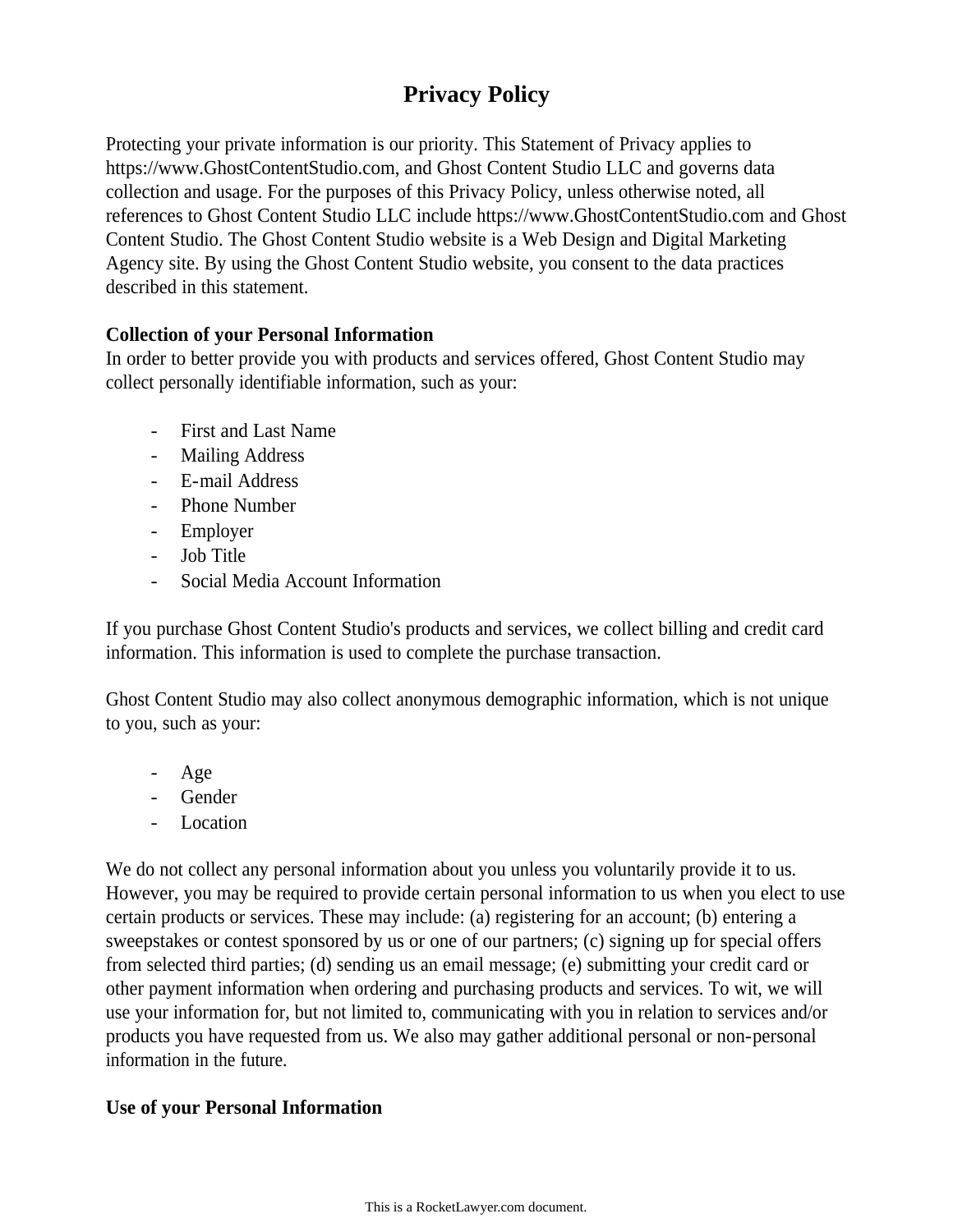Ghost Content Studio collects and uses your personal information to operate and deliver the services you have requested.

Ghost Content Studio may also use your personally identifiable information to inform you of other products or services available from Ghost Content Studio and its affiliates.

#### **Sharing Information with Third Parties**

Ghost Content Studio does not sell, rent or lease its customer lists to third parties.

Ghost Content Studio may, from time to time, contact you on behalf of external business partners about a particular offering that may be of interest to you. In those cases, your unique personally identifiable information (e-mail, name, address, telephone number) is transferred to the third party. Ghost Content Studio may share data with trusted partners to help perform statistical analysis, send you email or postal mail, provide customer support, or arrange for deliveries. All such third parties are prohibited from using your personal information except to provide these services to Ghost Content Studio, and they are required to maintain the confidentiality of your information.

Ghost Content Studio may disclose your personal information, without notice, if required to do so by law or in the good faith belief that such action is necessary to: (a) conform to the edicts of the law or comply with legal process served on Ghost Content Studio or the site; (b) protect and defend the rights or property of Ghost Content Studio; and/or (c) act under exigent circumstances to protect the personal safety of users of Ghost Content Studio, or the public.

#### **Opt-Out of Disclosure of Personal Information to Third Parties**

In connection with any personal information we may disclose to a third party for a business purpose, you have the right to know:

The categories of personal information that we disclosed about you for a business purpose.

You have the right under the California Consumer Privacy Act of 2018 (CCPA) and certain other privacy and data protection laws, as applicable, to opt-out of the disclosure of your personal information. If you exercise your right to opt-out of the disclosure of your personal information, we will refrain from disclosing your personal information, unless you subsequently provide express authorization for the disclosure of your personal information. To opt-out of the disclosure of your personal information, visit this Web page https://www.ghostcontentstudio.com/contact.

# **Tracking User Behavior**

Ghost Content Studio may keep track of the websites and pages our users visit within Ghost Content Studio, in order to determine what Ghost Content Studio services are the most popular. This data is used to deliver customized content and advertising within Ghost Content Studio to customers whose behavior indicates that they are interested in a particular subject area.

# **Automatically Collected Information**

Information about your computer hardware and software may be automatically collected by Ghost Content Studio. This information can include: your IP address, browser type, domain names,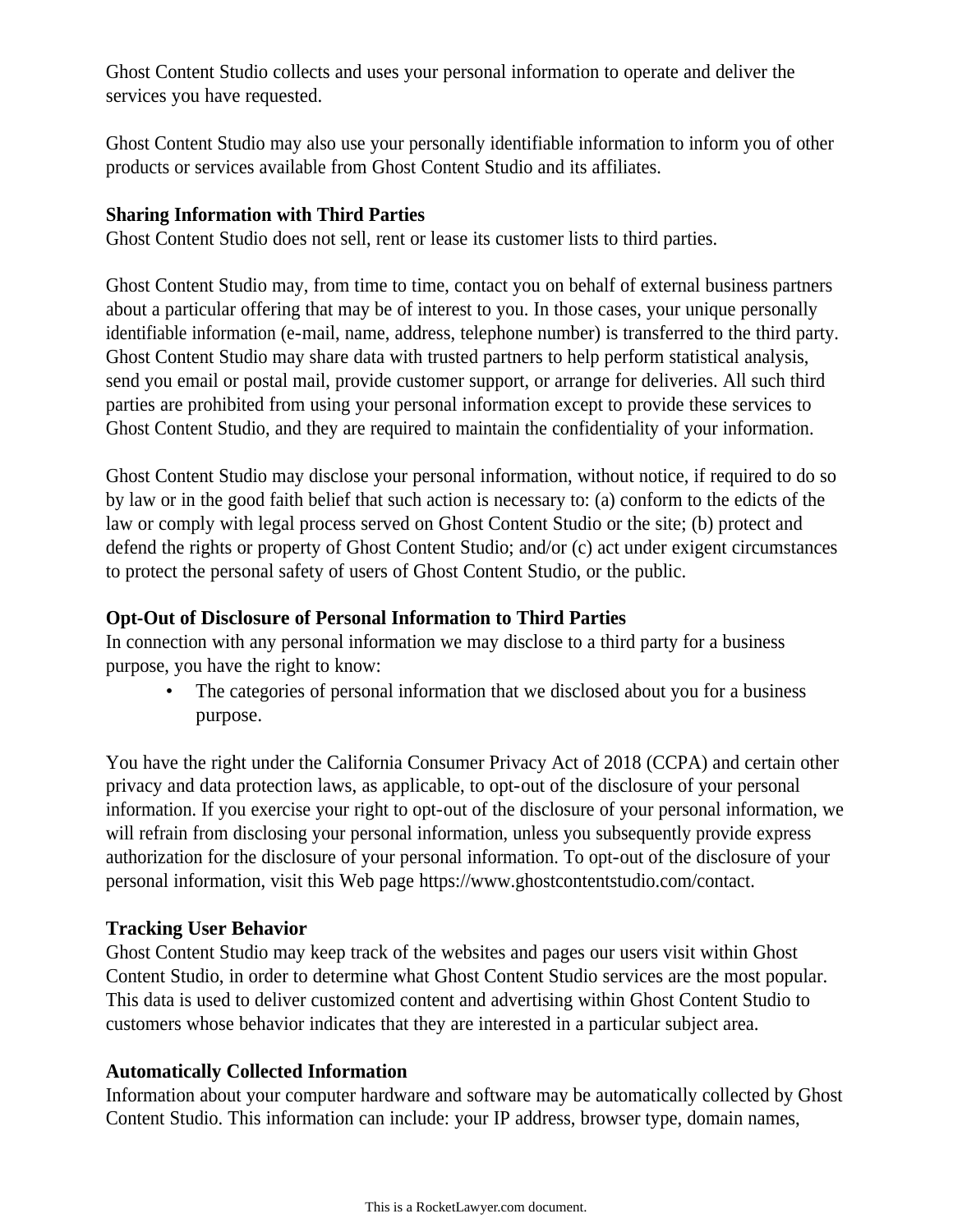access times and referring website addresses. This information is used for the operation of the service, to maintain quality of the service, and to provide general statistics regarding use of the Ghost Content Studio website.

#### **Use of Cookies**

The Ghost Content Studio website may use "cookies" to help you personalize your online experience. A cookie is a text file that is placed on your hard disk by a web page server. Cookies cannot be used to run programs or deliver viruses to your computer. Cookies are uniquely assigned to you, and can only be read by a web server in the domain that issued the cookie to you.

One of the primary purposes of cookies is to provide a convenience feature to save you time. The purpose of a cookie is to tell the Web server that you have returned to a specific page. For example, if you personalize Ghost Content Studio pages, or register with Ghost Content Studio site or services, a cookie helps Ghost Content Studio to recall your specific information on subsequent visits. This simplifies the process of recording your personal information, such as billing addresses, shipping addresses, and so on. When you return to the same Ghost Content Studio website, the information you previously provided can be retrieved, so you can easily use the Ghost Content Studio features that you customized.

You have the ability to accept or decline cookies. Most Web browsers automatically accept cookies, but you can usually modify your browser setting to decline cookies if you prefer. If you choose to decline cookies, you may not be able to fully experience the interactive features of the Ghost Content Studio services or websites you visit.

#### **Links**

This website contains links to other sites. Please be aware that we are not responsible for the content or privacy practices of such other sites. We encourage our users to be aware when they leave our site and to read the privacy statements of any other site that collects personally identifiable information.

# **Security of your Personal Information**

Ghost Content Studio secures your personal information from unauthorized access, use, or disclosure. Ghost Content Studio uses the following methods for this purpose:

- SSL Protocol

When personal information (such as a credit card number) is transmitted to other websites, it is protected through the use of encryption, such as the Secure Sockets Layer (SSL) protocol.

We strive to take appropriate security measures to protect against unauthorized access to or alteration of your personal information. Unfortunately, no data transmission over the Internet or any wireless network can be guaranteed to be 100% secure. As a result, while we strive to protect your personal information, you acknowledge that: (a) there are security and privacy limitations inherent to the Internet which are beyond our control; and (b) security, integrity, and privacy of any and all information and data exchanged between you and us through this Site cannot be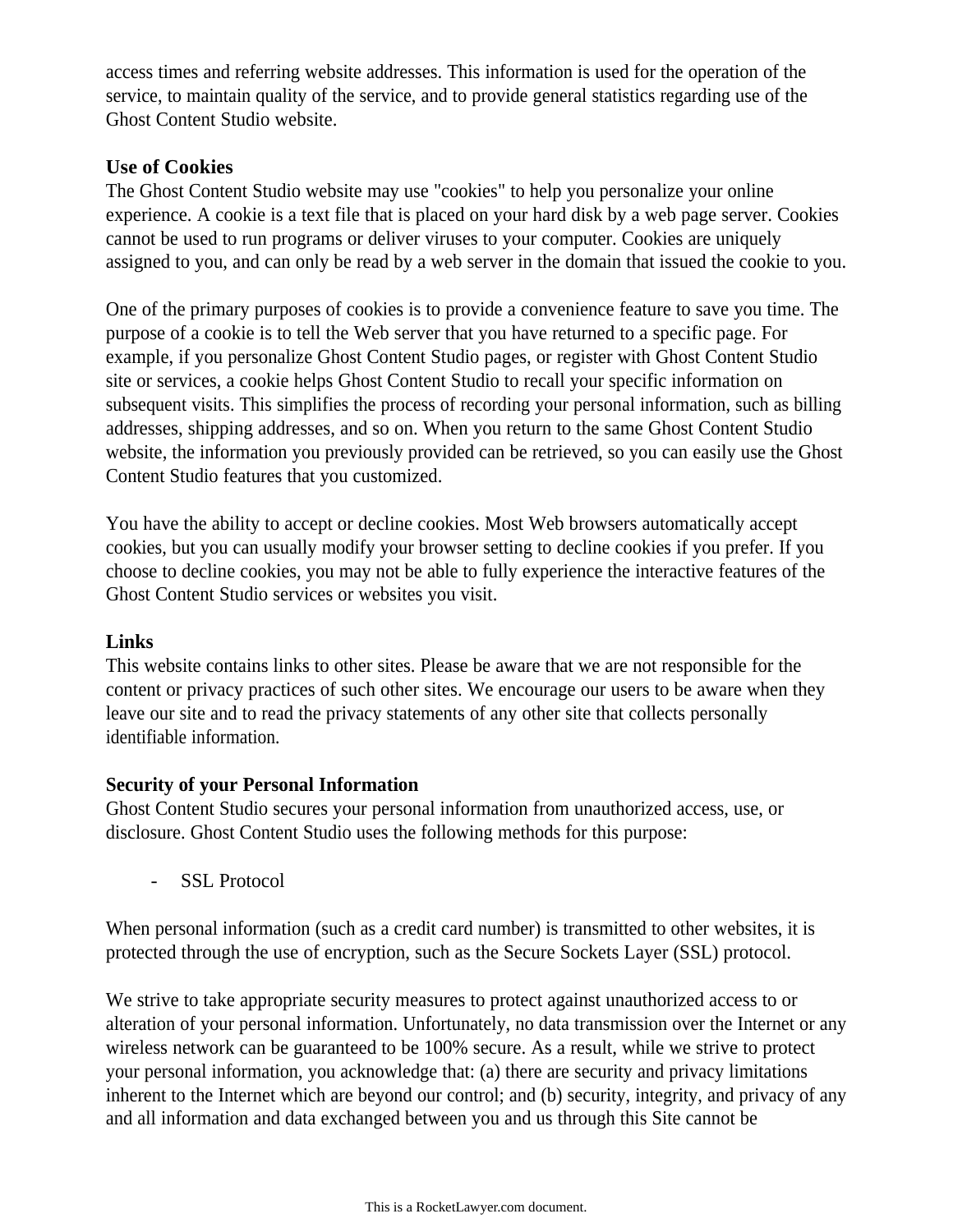guaranteed.

# **Right to Deletion**

Subject to certain exceptions set out below, on receipt of a verifiable request from you, we will:

- Delete your personal information from our records; and
- Direct any service providers to delete your personal information from their records.

Please note that we may not be able to comply with requests to delete your personal information if it is necessary to:

- Complete the transaction for which the personal information was collected, fulfill the terms of a written warranty or product recall conducted in accordance with federal law, provide a good or service requested by you, or reasonably anticipated within the context of our ongoing business relationship with you, or otherwise perform a contract between you and us;
- Detect security incidents, protect against malicious, deceptive, fraudulent, or illegal activity; or prosecute those responsible for that activity;
- Debug to identify and repair errors that impair existing intended functionality;
- Exercise free speech, ensure the right of another consumer to exercise his or her right of free speech, or exercise another right provided for by law;
- Comply with the California Electronic Communications Privacy Act;
- Engage in public or peer-reviewed scientific, historical, or statistical research in the public interest that adheres to all other applicable ethics and privacy laws, when our deletion of the information is likely to render impossible or seriously impair the achievement of such research, provided we have obtained your informed consent;
- Enable solely internal uses that are reasonably aligned with your expectations based on your relationship with us;
- Comply with an existing legal obligation; or
- Otherwise use your personal information, internally, in a lawful manner that is compatible with the context in which you provided the information.

# **Children Under Thirteen**

Ghost Content Studio does not knowingly collect personally identifiable information from children under the age of thirteen. If you are under the age of thirteen, you must ask your parent or guardian for permission to use this website.

# **Opt-Out & Unsubscribe from Third Party Communications**

We respect your privacy and give you an opportunity to opt-out of receiving announcements of certain information. Users may opt-out of receiving any or all communications from third-party partners of Ghost Content Studio by contacting us here:

- Web page: https://www.ghostcontentstudio.com/contact
- Email: desk@ghostcontentstudio.com
- Phone: 425-268-0686

# **E-mail Communications**